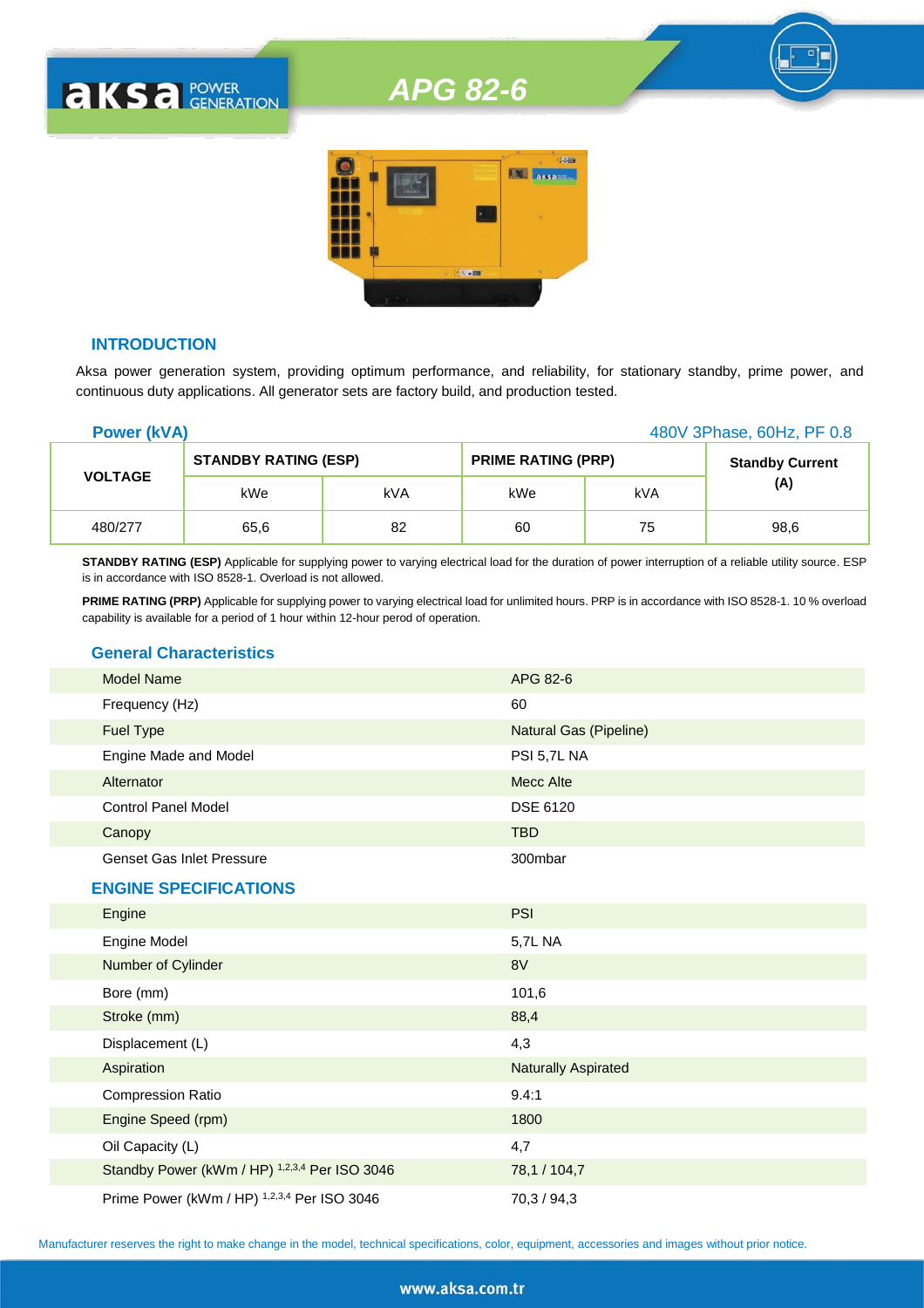

| Max. Operating pressure to EPR, mbar            | 27                     |
|-------------------------------------------------|------------------------|
| <b>Block Heater QTY</b>                         | 1                      |
| <b>Fuel Type</b>                                | Natural Gas (Pipeline) |
| Injection Type and System                       | Spark-Ignited          |
| Governor System                                 | ECU                    |
| Operating Voltage (Vdc)                         | $12 \overline{ }$      |
| <b>Cooling Method</b>                           | <b>Water Cooled</b>    |
| Cooling Fan Air Flow (m3/min) 5                 | <b>TBD</b>             |
| Coolant Capacity (engine only) (L)              | 7,8                    |
| Air Filter                                      | Dry Type               |
| Fuel Cons. With %100 Load (kg/hr / m3/hr) 3,4,6 | 17,3/24,1              |
| Fuel Cons. With %75 Load (kg/hr / m3/hr) 3,4,6  | TBD                    |
| Fuel Cons. With %50 Load (kg/hr / m3/hr) 3,4,6  | <b>TBD</b>             |

#### **ALTERNATOR CHARACTERISTICS**

**AKS** *B CENERATION* 

| Manufacturer                      | <b>Mecc Alte</b> |
|-----------------------------------|------------------|
| Alternator Made and Model         | ECP32 2M/4C      |
| Frequency (Hz)                    | 60               |
| Power (kVA)                       | 75               |
| Voltage (V)                       | 480              |
| Phase                             | $\mathbf{3}$     |
| A.V.R.                            | <b>DSR</b>       |
| Voltage Regulation                | $(+/-)1%$        |
| <b>Insulation System</b>          | H                |
| Protection                        | IP <sub>23</sub> |
| <b>Rated Power Factor</b>         | 0,8              |
| Weight Comp. Generator (kg)       | 212              |
| Cooling Air (m <sup>3</sup> /min) | 15,7             |

#### **Canopy Dimensions**

| Length (mm) | <b>TBD</b> |
|-------------|------------|
| Width (mm)  | TBD        |
| Height (mm) | <b>TBD</b> |

1 Max load and overload ratings based on ISO 3046 gross flywheel power.

2 Technical data based on ISO 3046-1 standards of 77°F(25°C), 14.5Psia (100kPa) and 30% relative humidity.

3 Production tolerances in engines and installed components can account for power variations of ± 5%. Altitude, temperature and excessive exhaust and intake restrictions should be applied to power calculations.

4 All fuel and thermal calculations unless otherwise noted are done at ISO 3046 rated load using LHV for NG of 48.17 MJ/kg.

5 At 0.5 in-H2O of Package Restriction at STP

6.Volume calculated using density of 0.717 kg/m3 for NG, 0.51 kg/L for LPG

Manufacturer reserves the right to make change in the model, technical specifications, color, equipment, accessories and images without prior notice.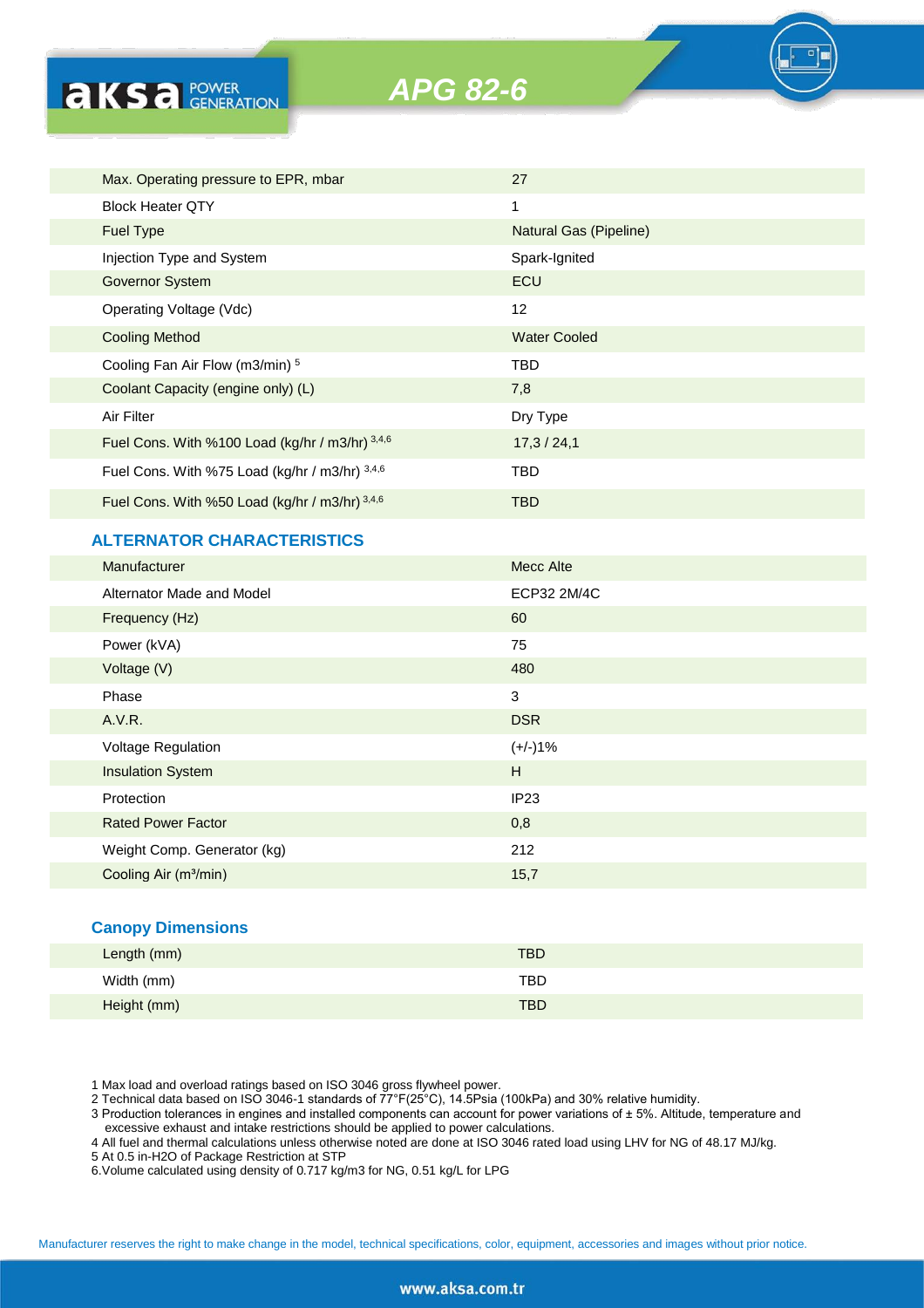# *APG 82-6*

### 7  $10$  $11$ 1 6  $13$ 3  $12$ 8  $\overline{2}$ 9 5

**1.**Steel structures

- **2.** Emergency stop push button
- **3.** Canopy and panels made from powder coated sheet steel.
- **4.** Control panel is mounted on the baseframe. Located at the right side of the generator set
- **5.** Oil could be drained via valve and a hose
- **6.** Exhaust system in the canopy
- **7.** Special large access doors for easy maintanance
- **8.** In front and back side special large access doors for
- easy maintanance
- **9.** Base frame
- **10.** Lifting points
- **11.** The cap on the canopy provides easy accsess to radiator cap.
- **12.** Sound proofing materials
- **13.** Plastic air intake pockets.

#### **INTRODUCTION**

**AKS** *C C <b>C GENERATION* 

Sound-attenuated and weather protective enclosures for generating sets from Aksa, meet event the sound requirements and provide optimum protection from inclement weather and development by our specialist acoustic engineers. Our modular designed sound insulated canopies provide ease of access for servicing and general maintenance and interchangeable components permitting on-site repair. Enclosures are designed to optimize genset cooling performance, providing you with confidence that genset ratings and ambient capability.

#### **Control Panel**

| <b>Control Module</b>      | <b>DSE</b>    |
|----------------------------|---------------|
| Control Module Model       | DSE 6120      |
| <b>Communication Ports</b> | <b>MODBUS</b> |



#### **Devices**

DSE, model 6120 Auto Mains Failure control modüle, Battery charger input 198-264 volt, output 27,6 V 5 A (24 V) or 13,8 Volt 5A (12V), Emergency stop push button and fuses for control circuits

#### **CONSTRUCTION and FINISH**

Comonents installed in sheet steel enclosure.

Phosphate chemical, pre-coating of steel provides corrosion resistant surface

Polyester composite powder topcoat forms high gloss and extremely durable finish

Lockable hinged panel door provides for easy component access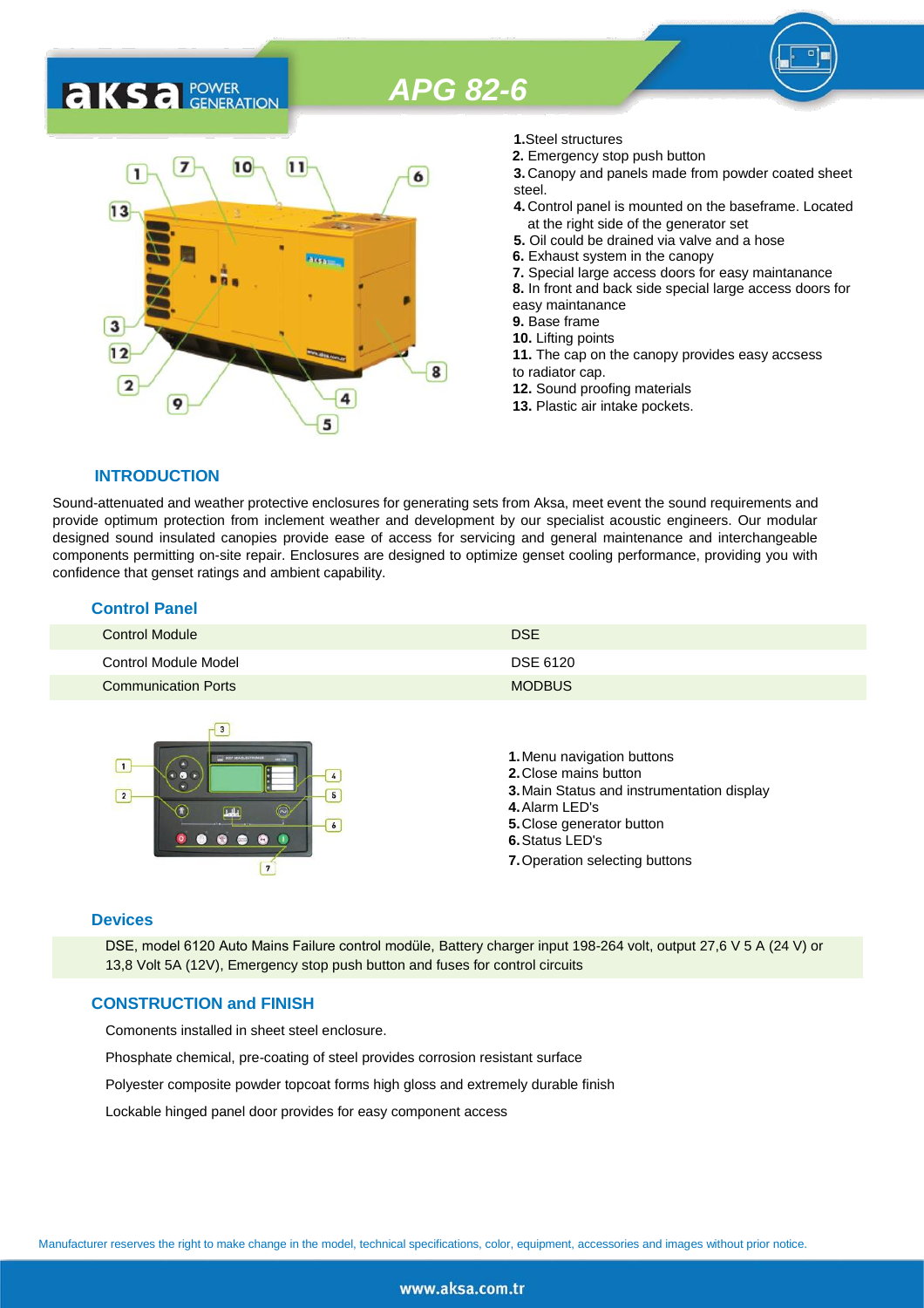#### **INSTALLATION**

Control panel is mounted on baseframe with steel stand. Located at the right side of the generator set (When you look at the Gen.Set. from Alternator).

#### **GENERATING SET CONTROL UNIT**

The DSE 6120 module has been designed to monitor generator frequency, volt, current, engine oil pressure, coolant temperature running hours and battery volts.

Module monitors the mains supply and switch over to the generator when the mains power fails.

The DSE6120 also indicates operational status and fault conditions, Automatically shutting down the Gen. Set and giving true first up fault condition of Gen. Set failure.The LCD display indicates the fault.

#### **STANDARD SPECIFICATIONS**

- Microprocessor controlled.
- LCD display makes information easy to read
- Automatically transfers between mains (utilty) and generator power.
- Manual programming on front panel.
- User-friendly set-up and button layout. communications via RS232, RS485 and ethernet.
- Remote start.
- Event logging (50) showing date and time.
- Controls: Stop/Reset, Manual, Auto, Test, Start, buttons. An additional push button next to the LCD display is used to scroll

through the modules' metering display.

#### **Instruments**

ENGINE Engine speed Oil pressure Coolant temperature Run time Battery volts Configurable timing **GENERATOR** Voltage (L-L, L-N) Current (L1-L2-L3) Frequency Gen.Set ready Gen.Set enabled MAINS Gen.Set ready

Gen.Set enabled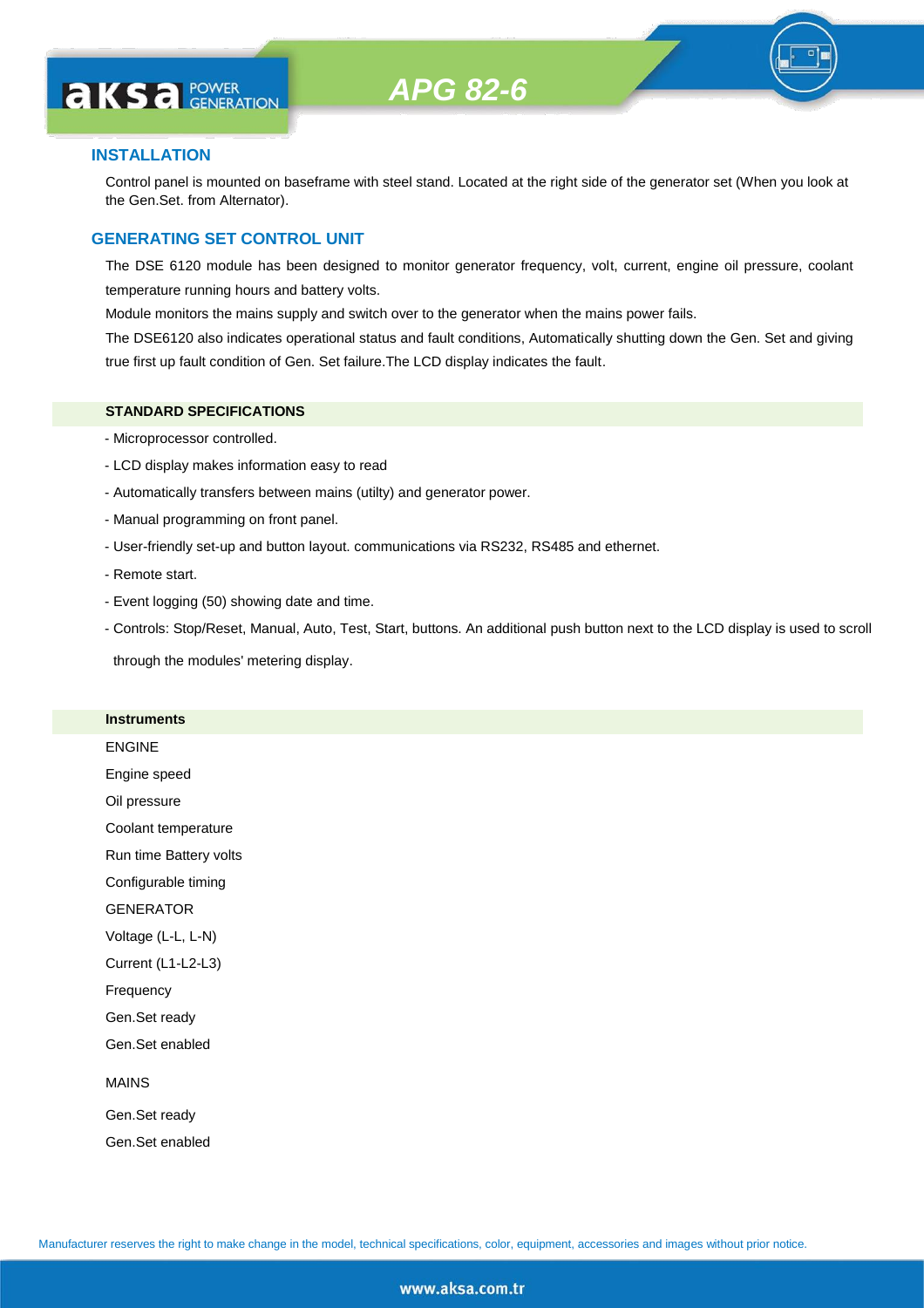# **AKS** *C C <b>C GENERATION*





#### WARNING

Charge failure

Battery Low/High voltage

Fail to stop

Low/High generator voltage

Under/over generator frequency

Over /Under speed

Low oil pressure

High coolant temperature.

#### SHUT DOWNS

Fail to start Emergency stop Low oil pressure High coolant temperature Over /Under speed Under/Over generator frequency Under/over generator voltage

Oil pressure sensor open

ELECTRICAL TRIP

Generator over current

#### **Options**

Flexible sensor can be controlled with temperature, pressure, percentage (warning/shutdown/electrical trip) Local setting parameters and monitoring from PC to control module with USB connection (max 6 m)

#### **Standards**

Elecrical Safety / EMC compatibility BS EN 60950 Electrical business equipment BS EN 61000-6-2 EMC immunity standard BS EN 61000-6-4 EMC emission standard

#### **STATIC BATTERY CHARGER**

Battery charger is manufactured with switching-mode and SMD technology and it has high efficincy.

Battery charger models' output V-I characteristic is very close to square and output is 5 amper, 13,8 V for 12 volt and 27,6 V for 24 V . Input 198 - 264 volt AC.

The charger is fitted with a protection diode across the output.

Charge fail output is available.

Connect charge fail relay coil between positive output and CF output.

They are equipped with RFI filter to reduce electrical noise radiated from the device

Galvanically isolated input and output typically 4kV for high reliability